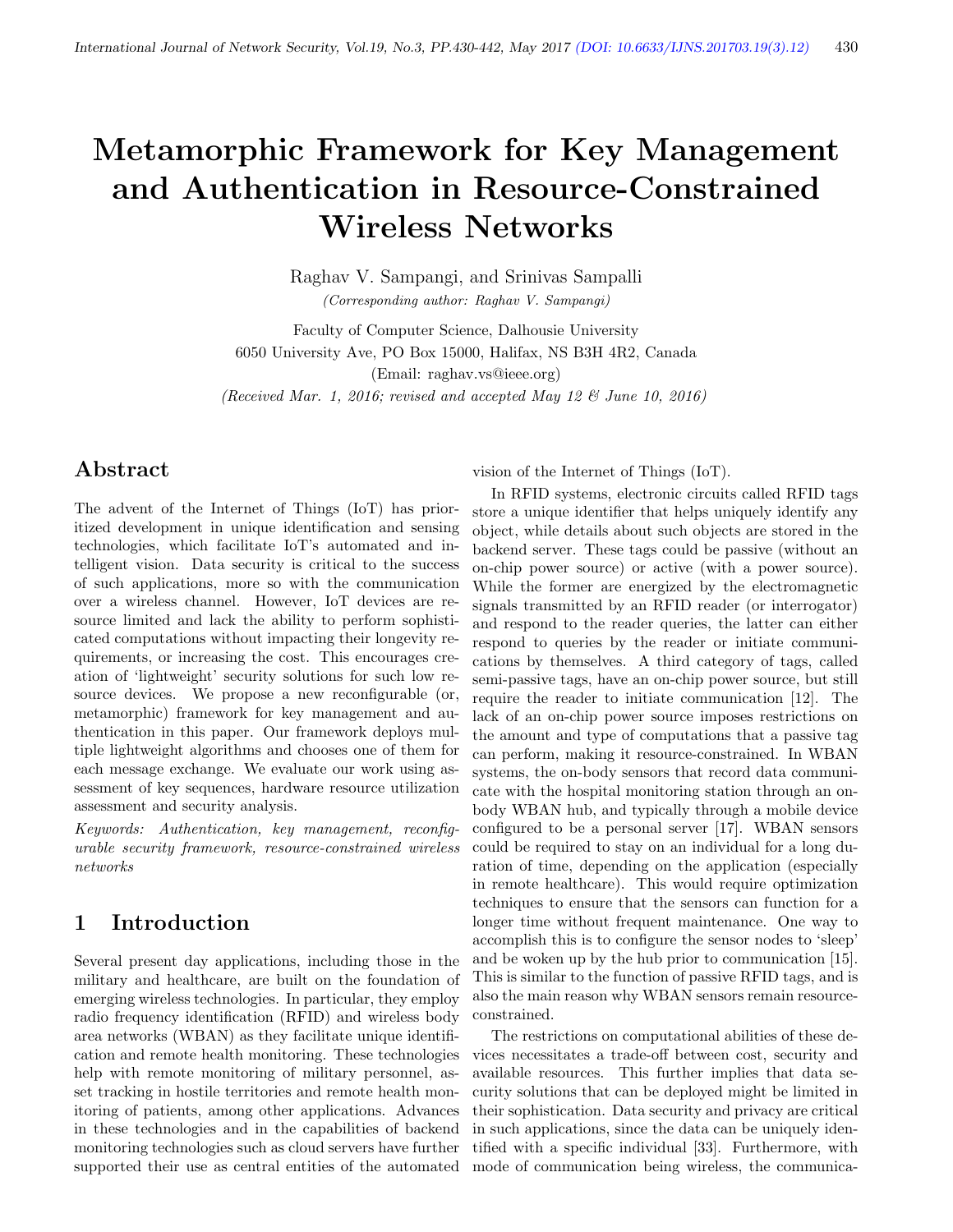tion can be 'snooped on'. A straightforward approach is to deploy cryptographic algorithms that are customized for application in low resource applications [20]. However, with most of the algorithms published and available in the public domain, the unpredictability and hence the security of an approach comes down to the strength of its keys.

We set out to determine *whether it was possible to cre*ate a framework that would constitute multiple algorithms for key management and authentication, and would enable dynamic choice of one of the deployed algorithms for each message communication – all this without any explicit communication phase for key exchange and agreement of the algorithm being used. We wanted to explore the possibility of deploying such a set up in the context of resource-constrained wireless networks. In this paper, we discuss our metamorphic framework to accomplish such a functionality. Our approach (Section 3) is designed to support multiple algorithms for key management (and authentication), while facilitating context sensitive and deterministic choices of one of the available algorithms to accomplish several security goals. Although our framework is designed to be generic, applicable to all symmetric cryptosystems especially in resource-constrained wireless networks, we discuss a use case for the framework. The use case (Section 4) considers deploying two algorithms in the framework, namely — GeM2 key management and authentication mechanism based on gene mutation and transfer (Protocol B in [34]), and Butterfly1 (Butterfly key generation and encryption scheme [35]). To evaluate the framework with this use case, we consider key sequence assessment, hardware complexity assessment and security analysis (discussed in Section 5).

# 2 Related Work

The term resource-constrained wireless networks encompasses a wide variety of technologies and applications that are disparate, and have varying requirements. Such requirements could include resource (memory and computational ability) requirements, data storage requirements, but have a common security requirement. Since much of the resource-constrained wireless networks such as RFID systems, WBAN systems, Vehicular Ad-hoc Networks (VANETs) and the like, are created as autonomous systems to facilitate one independent activity in our lives, they are all in some way related to peoples' personal data. This places an emphasis on protecting data being communicated in such systems, thereby preserving the privacy of the individual(s) in question. We discuss some of the existing work in two resource-constrained systems, namely, RFID systems and WBAN applications.

Conventional systems rely on the following broad techniques for security — either on using shared secret keys and complex substitution/permutation functions as with symmetric cryptosystems, or on longer key-pairs and complex mathematical functions as with asymmetric cryptosystems [28]. However, restrictions in resourceconstrained wireless networks limits the size of keys that can be used and the type of operations that can be performed, while ensuring security, longevity and keeping costs low. Each fundamental element of security, thus, needs to be customized and adapted for application in resource-constrained wireless networks. In this section, we discuss some of the mechanisms to accomplish key management and authentication resource-constrained wireless networks.

Pseudorandom number generators (PRNGs) are a popular choice for cryptographic algorithms for key generation in resource-constrained wireless networks. This is primarily due to their ability to generate unique sequences with different seeds. They can also generate sequences with large periods without repeating sequences [4]. Such algorithms have also been considered for deployment in RFID applications for key sequence generation [25, 26, 29]. Their work ranges from including nonlinear filter functions to ensure dispersion of bits in the pseudorandom sequence to varying feedback polynomials to generate pseudorandom sequences. It must be noted however, that PRNG-based techniques help accomplish only key generation and management, requiring them to be combined with other techniques such as hash-based or trusted-third party-based approaches for authentication.

Hash and key-ed hash algorithms are typically used with key generation systems, such as the ones discussed above, to accomplish authentication. One such approach [10] suggests the use of the new SHA-3 algorithm (Keccak algorithm) [3]. In their work, a combination of pseudorandom numbers, encryption keys and the RFID tag ID are used to compute message digests, and the encrypted key is updated on successful mutual authentication. Hashing algorithms are also employed by Hakeem et al. [13] for authentication in their proposal, where they use timestamps for key generation. Their work relies on two separate timestamps, one each generated at the server/reader and the tag. Their work also employs a linear feedback shift register (LFSR) to update keys. The first part of the protocol depends on each entity authenticating the other based on the difference in timestamps between the previous acknowledged timestamp and the current timestamp, and the XOR value of this timestamp difference with the secret tag key,  $k_t$ . Tag authentication by the server involves the tag sending a hash of its ID and the upper half of the secret key, K. Key updates at the server and the tag involves updating two secret keys and the timestamp, where the keys are updated using the previous values as seeds to the LFSR, while the current timestamp becomes the new stored timestamp value at the tag.

Hashes, especially keyed hashes, in particular are popular ways of accomplishing authentication in symmetric algorithms. Dong et al.'s work on RFID authentication [10] employs the new SHA-3 standard (Keccak algorithm) [3] to compute the message digests using a concatenation of pseudorandom numbers, keys and the tag ID. Pseudoran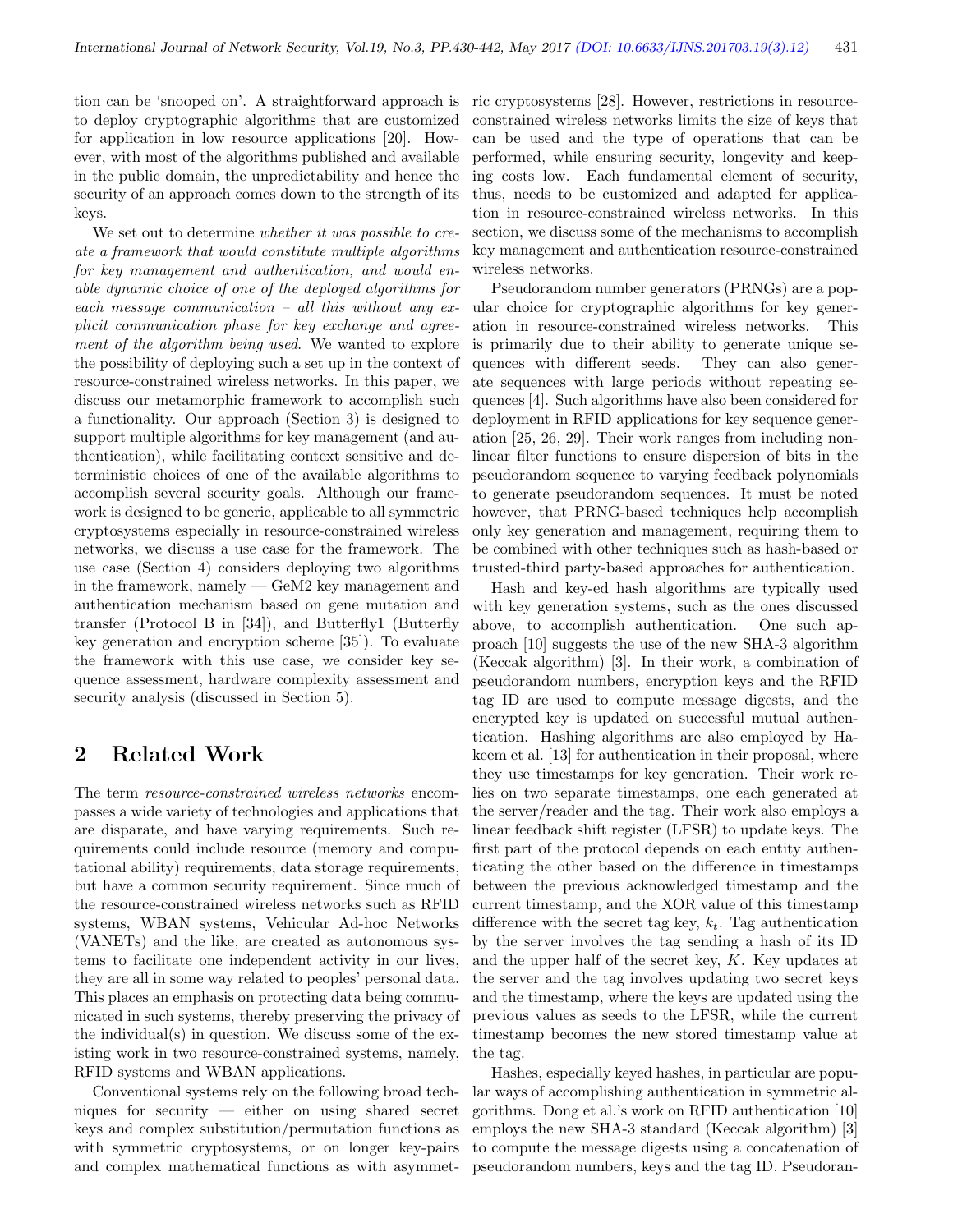dom numbers are updated with each communication and are sent in the open, along with the hash containing an internally updated key. The key is updated on successful mutual authentication of the entities. The authors discuss various cases of operation, accounting for loss of tag acknowledgement messages and de-synchronization attempts. Hashing algorithms are also employed by Hakeem et al. [13] for authentication in their proposal, where they use timestamps for key generation.

Shi et al.'s work [36] exploits physical characteristics for security and (one-way) authentication in WBANs. Rather than having the sensors depending on cryptography for authentication, their work, BANA, considers using physical layer characteristics unique to the sensors; specifically, the variation in received signal strength (RSS) in the communication channel. The WBAN controller unit authenticates the on-body sensor nodes based on expected variations in received signal strengths of their individual responses and based on a threshold on the response time. The authors claim that attackers would experience "larger fluctuations due to multipath effect and Doppler spread than on-body sensors", making it a feasible authentication scheme. Mutual authentication among sensors or between sensors and the controller unit does seem to impact the limited resources, especially sensor battery life, in the long run, since BANA expects all sensors to compute the average RSS variations and authenticate other entities. This is mainly because authentication is an independent functionality in these sensors, which are required to include separate deployments of key management and encryption algorithms. Although the design of BANA is innovative in using physical channel characteristics for authentication, the need for separate implementation for key management implementation imposes an additional overhead on the resource-constrained sensors.

Message digests, digital signatures and third party certificates are common forms of accomplishing authentication among communicating entities. A different approach to accomplish this is a 'certificateless' manner, proposed by Liu et al. [23]. Their approach uses a trusted entity called the public key generator (PKG) that generates partial public-secret key pairs for each entity on the WBAN. Entities further request the PKG to generate the corresponding partial secret key using the entity's ID as the partial public key. The certificateless signature includes a message hash, the result of exponentiation operation applied on the public key of the PKG and the signer, its partial secret key and a random integer. This serves as a mechanism to accomplish authentication and message integrity verification. However, it is unclear whether this scheme is designed to authenticate entities on each update. This is because mutual authentication using public key infrastructure, regardless of how secure it is, will place an increased load on the already resource-constrained entity, whether it is a personal server or a sensor.

In a different take to key agreement and refresh, Zhu et al. [48] present a scheme that employs linked key updates, encrypted using the XTEA cipher (extended

TEA [46]). In their work, keys are divided into 32-bit blocks and are updated block-wise on successful authentication. One thing to note is that their algorithm is prone to de-synchronization attacks, since the tag update is contingent on server authentication based on the server response,  $m2$ . If an adversary were to block  $m2$ and transmit an unrelated  $m2'$ , the tag would not be able to authenticate the server, causing it to roll back its key update, thereby disrupting future communication.

Our discussion up to this point has focused on individual algorithms and combinations thereof to accomplish key management and authentication in RFID systems and WBAN applications. We next discuss algorithm frameworks, or a collection of algorithms used to accomplish a single or several security goals. A multi-algorithm encryption framework for active RFID tags has been proposed by Zhou et al. [47], an improvement of which is a generic optimized proposal for reconfigurable security co-processor work by Li et al. [21]. In their work, the control and data logic module chooses one of four encryption algorithms, namely AES, DES / 3DES (Data Encryption Standard), RSA (Rivest-Shamir-Adleman) public key cryptosystem, and ECC (Elliptic Curve Cryptography)-based cryptosystem. Their work is deployed in an FPGA (Field Programable Gate Array)-based active RFID tag, where the design allows for reconfigurability and customization. The control / data logic module chooses the applicable encryption algorithm, in addition to the appropriate memory module, initializes the FPGA-based execution unit and performs the encryption. Their use of FPGA-based design is based on the reconfigurability rationale of the work by Jones et al. [18]. Jones et al. argue that a silicon-based implementation is not suggested for the design to be (re- )configurable. However, when we consider low resource devices such as passive RFID tags, one does not have any other option than implementing the custom security algorithms on silicon chips. Reconfigurability in such cases, can be accomplished by using hardware switches that can route data to the appropriate 'path' of the chosen algorithm for processing. This is the rationale we adopt in designing our framework for security.

The specified ISO/IEC 29167-1:2014 standard for RFID security [16] and IEEE 802.15.6 for WBANs [14] provide means for manufacturers of devices conforming to these standards to deploy multiple encryption algorithms on the devices as part of the respective security suites. From the available algorithms, the entities can select one for use for a particular session, during security association. When agreeing on the algorithm to be used, however, the choice is typically communicated in plaintext, available for an eavesdropper to learn about the system states. This reduces the overall uncertainty associated with the system. The approach we adopt, however, involves a random choice of one of the available algorithms, based on a previously agreed and synchronized timestamp, which increases the overall unpredictability and thus, the security of the system.

An appropriate mechanism to accomplish adaptive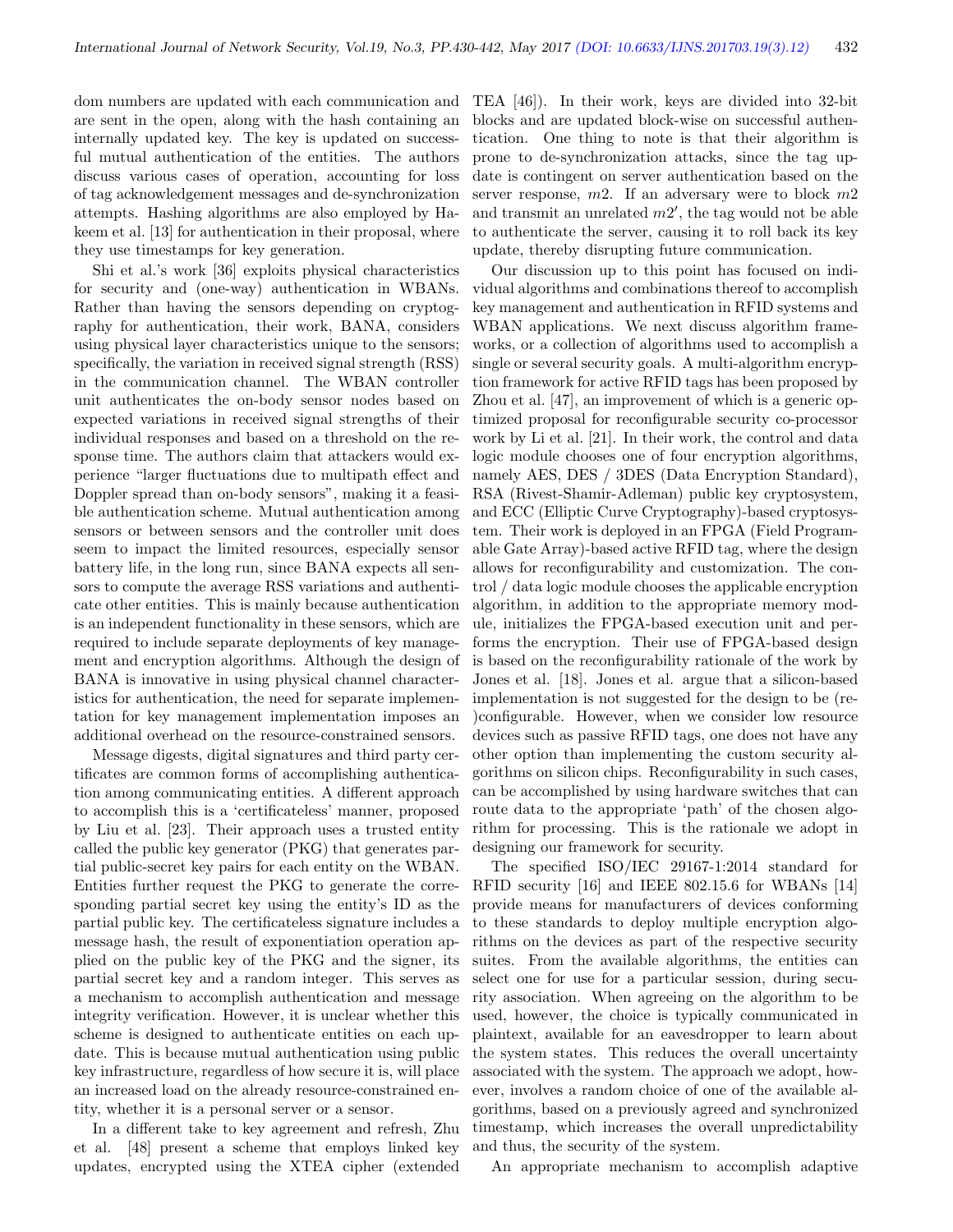

Figure 1: Overview of the multi-algorithm framework

computations to yield achieve high security, thus, is to use reconfigurable computing. Although reconfigurable computing is not new, with its applications being found in multimedia and other embedded systems [2, 24, 40], and even for securing the Internet (reconfigurable cryptography solutions for IPSec-based architectures [8]), we present its use in key management and mutual authentication. Our approach depends on the communicating entity and the timestamp, making it minimally context sensitive, and enables resource-constrained devices to dynamically choose one of the available algorithms for key management and authentication. Since it presents the perception of changing its structure with its dynamic algorithm choice, we refer to it as a metamorphic framework. We draw inspiration for our work from the functioning of a chameleon, which changes its color based on its surroundings. In the sections that follow, we discuss the proposed metamorphic framework, followed by presenting a use case for the same.

# 3 Proposed Metamorphic Framework for Key Generation and Authentication

Our work proposes a reconfigurable security framework for resource-constrained wireless networks with the main objective of accomplishing multiple security goals with simple logical operations. The central concept here is a mechanism for choosing one of the deployed algorithms for key generation and authentication, based on the contextual information. This approach is inspired by the functioning of a chameleon that changes its color based on the color of its surroundings.

having one pre-defined algorithm for each aspect of security. Most systems use such an architecture and this works when all parameters other than encryption keys are pre-defined. In such cases, the uncertainty of the system operation remains limited. However, algorithms such as IPSec [11] are considerably better in the security than the former, with the entities choosing one of the pre-agreed algorithms with a security association phase just as the communication session begins. We derive motivation for our proposed framework from this aspect of being able to change algorithms and dynamically so, however, we remove the need for an explicit security association phase where the entities would agree on one of the available algorithms.

Figure 1 illustrates the overview of our proposed framework. Imagine that a system has  $N$  encryption schemes, each being a composite of algorithms to accomplish key management, encryption and authentication. Central to our framework is a mechanism to choose one of the available algorithms automatically and in a synchronous manner. We refer to this as the algorithm choice logic. This logic uses a unique combination of the ID (identifier) of the resource-constrained entity, the initial deploy-time timestamp  $(t_0)$  and an incrementing integer number,  $r_{ac}$ , in the range  $0...(n-1)$ , to determine which of the N schemes will be chosen to generate keys for data encryption and generate authentication parameters for a particular message transfer. The integer  $r_{ac}$  has a modulus of N, i.e. it 'wraps around' on reaching  $N$  (Equation (1)).

$$
r_{ac} = (r_{ac} + 1) \bmod N. \tag{1}
$$

Let us consider a conventional scenario with a system marized by Equation (2). As the seed is always changing The 'choice' aspect of the algorithm choice logic is accomplished by a pseudorandom number generator (PRNG),  $g()$ , that uses a combination of the ID,  $t_0$  and  $r_{ac}$  as the seed. This seed, seed<sub>ac</sub>, is generated as sum-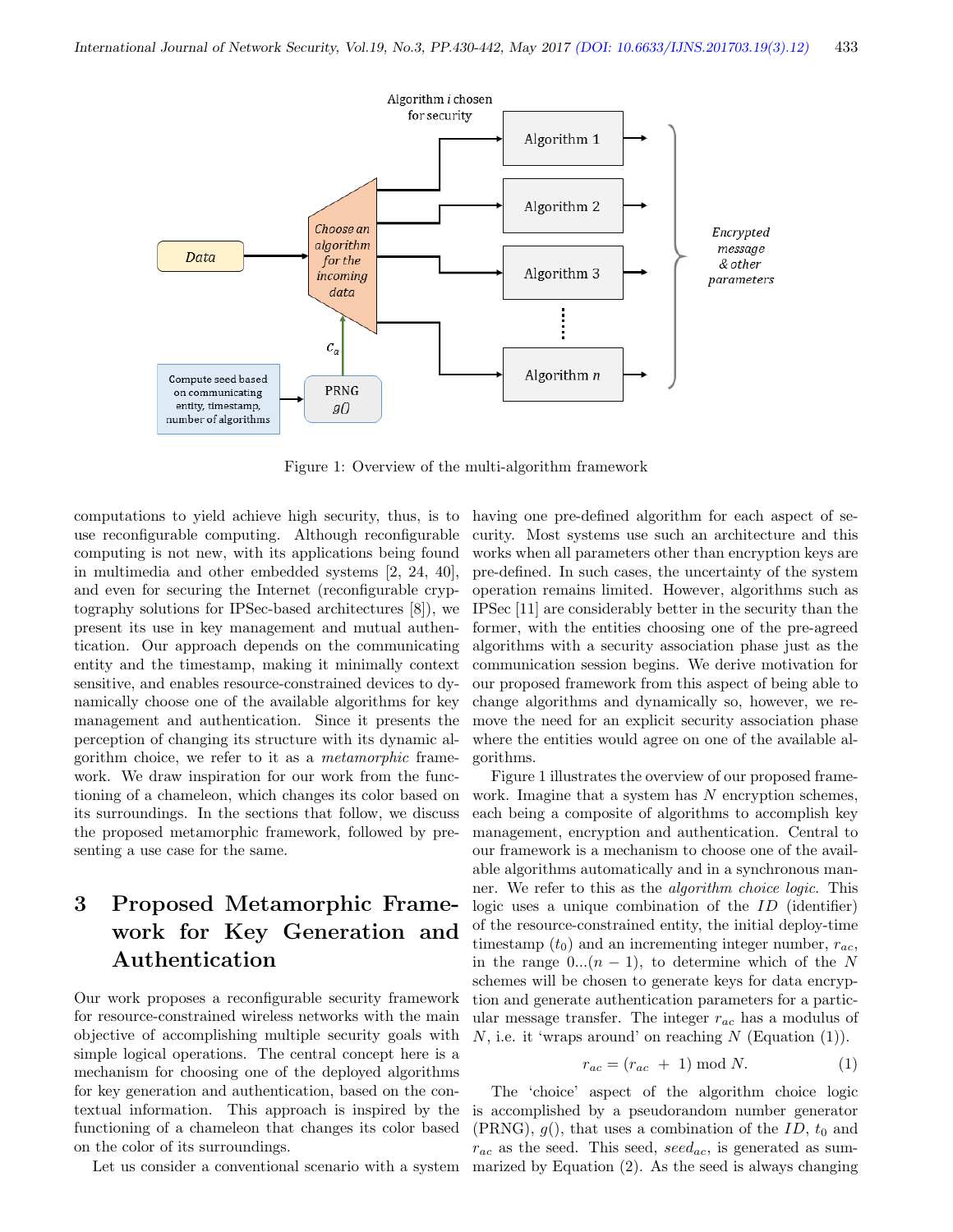

Figure 2: Illustration of algorithm choice process

in this approach, our approach ensures that the PRNG generates a new pseudorandom choice of the algorithm

$$
seed_{ac} = ID \oplus t_0 \oplus r_{ac}.
$$
 (2)

Here, ID is the identification number associated with the resource-constrained entity (e.g. RFID tag or WBAN sensor);  $t_0$  is the deploy-time timestamp; and,  $r_{ac}$  is the incrementing integer number, whose computation is explained by Equation (1).  $\oplus$  represents the Exclusive-OR (XOR) operation.

The chosen algorithm,  $C_a$ , is determined by generating a pseudorandom number (PRN) using  $seed_{ac}$  as the seed for  $q()$ . The number generated has a modulus of N.

$$
C_a = g(seed_{ac}) \bmod N. \tag{3}
$$

The deploy-time timestamp,  $t_0$ , is stored on the resource-constrained entity just prior to deploying it in its application environment. This is among the first preshared attributes, along with the ID and the initial encryption parameters associated with each algorithm. Furthermore, this will be updated during the course of operation as discussed later in this paper. This will ensure that the system state remains unpredictable to an observer. We employ the same timestamp in the algorithm chooser logic to re-use the stored and synchronized data, and to capitalize on the added uncertainty it provides. This specific combination of numbers, i.e. the timestamp,  $t_0$ , the incrementing number,  $r_{ac}$ , and the ID, changes continuously owing to increments in  $r_{ac}$  and at random with changes to  $t_0$ . This ensures that the N algorithms have a fair chance in being chosen for a specific encryption cycle. The operation of the seed generation and the corresponding PRN generation are illustrated by Figure 2. The function of the algorithm choice logic in Figure 1 is realized using  $C_a$  as the *select* input to choose one of the N algorithms that will be used to generate keys for message encryption and generate parameters for authentication.

When transmitting messages, our framework verifies the length of the message to be transmitted  $(M_{TI})$ . The length of the transmitted message is always considered to be the length (in bits,  $\lambda$ ) of the longest message among all the algorithms. This ensures that messages are of consistent length and ensures uncertainty of the chosen algorithm.

If one entity cannot authenticate the other, it will start an internal counter to keep track of the number of erroneous messages or failed authentication attempts. If the next message results in a successful authentication, the internal counter is reset to 0, and communication proceeds as directed by the chosen algorithm. In case the counter reaches 3, flags the communication as erroneous and acts as required by the system implementation.

Our framework can be tweaked to include more (or reduced) choice in algorithms, depending on the application needs and the extent of constraints on the available resources. Thus, our framework has an implicit support to scalability, with minimal changes necessary to accommodate more algorithms in the framework. The changes would be in updating the algorithm chooser logic, specifically by updating  $N$  and a possible change to the circuit to extract  $C_a$  using modulo operation. Algorithm 1 summarizes the working of our framework algorithm (for a case when number of algorithms,  $N = 3$ .

## 4 Use Case

In this section, we discuss a use case for the framework, considering two previously published algorithms for key management and authentication [34, 35] as the constituent algorithms of the framework. We discuss customizing the framework for this use case and present a protocol of operation (that can be generalized for other use cases as well).

#### 4.1 GeM2: Key Management and Authentication based on Gene Mutation and Transfer

GeM2 is a key management and authentication algorithm inspired by the mechanism of gene mutation and transfer in living organisms [34]. This features keys linked in a manner to the 'parent-child' relationship in organisms. Key update in GeM2 proceeds as follows — entities are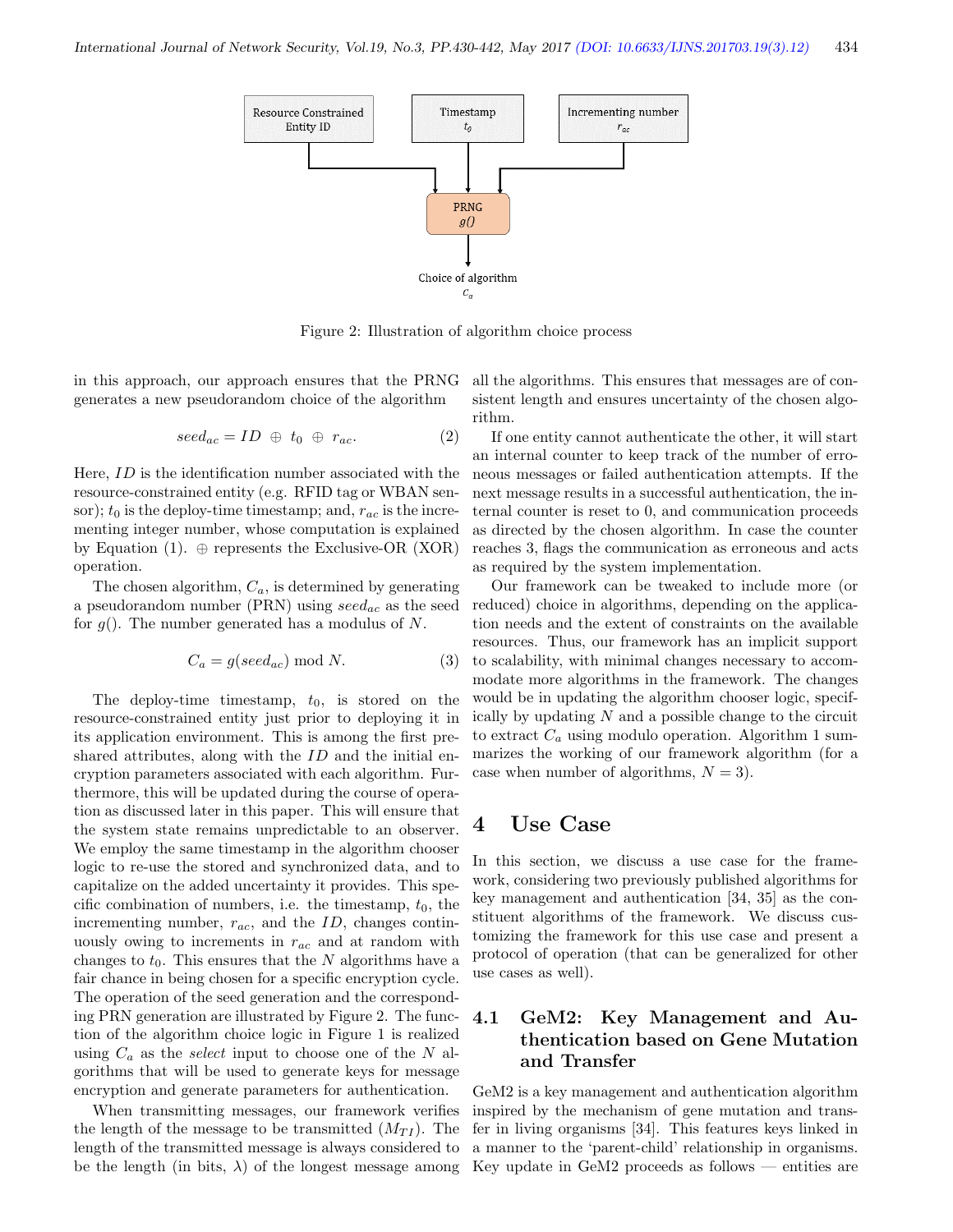| Algorithm 1 Algorithm choice & message transmission |                                                                                                |  |
|-----------------------------------------------------|------------------------------------------------------------------------------------------------|--|
| 1:                                                  | <b>BEGIN</b>                                                                                   |  |
| 2:                                                  | <b>Input</b> : $rac{\mathcal{L}}{r_{ac}}$ , $t\theta \leftarrow t_0$ , and $nAlg \leftarrow 3$ |  |
| 3.                                                  |                                                                                                |  |
| 4:                                                  | $rac{\leftarrow}$ (rac + 1) mod nAlg //Generate seed.                                          |  |
| 5:                                                  |                                                                                                |  |
| 6:                                                  | $seedAC \Leftarrow rac \oplus t0 \oplus ID$                                                    |  |
| 7:                                                  |                                                                                                |  |
| 8:                                                  | $CA \Leftarrow g(\;seed AC \;) \; mod \; nAlg \; // Choose \; algorithm.$                      |  |
| 9:                                                  |                                                                                                |  |
| 10:                                                 | if $CA = 0$ then                                                                               |  |
| 11:                                                 | Algorithm chosen $=$ algorithm 1                                                               |  |
| 12:                                                 | Perform any other related actions                                                              |  |
| 13:                                                 | else if $CA = 1$ then                                                                          |  |
| 14:                                                 | Algorithm chosen $=$ algorithm 2                                                               |  |
| 15:                                                 | Perform any other related actions                                                              |  |
| 16:                                                 | else if $CA = 2$ then                                                                          |  |
| 17:                                                 | Algorithm chosen $=$ algorithm 3                                                               |  |
| 18:                                                 | Perform any other related actions                                                              |  |
| 19:                                                 | end if                                                                                         |  |
| 20:                                                 |                                                                                                |  |
| 21:                                                 | if $\lambda_{MTI} < \lambda_n$ then                                                            |  |
| 22:                                                 | $MTX \Leftarrow MTI \parallel g(i)$                                                            |  |
| 23:                                                 | else if $\lambda_{MTI} = \lambda_n$ then                                                       |  |
| 24:                                                 | $MTX \Leftarrow MTI$                                                                           |  |
| 25:                                                 | else if $\lambda_{MTI} > \lambda_n$ then                                                       |  |
| 26:                                                 | MTX consists of chunks of length, $\lambda_{MTI}$                                              |  |
| 27:                                                 | end if                                                                                         |  |
| 28:                                                 |                                                                                                |  |
| 29:                                                 | if <i>authentication</i> = $failed$ then                                                       |  |
| 30:                                                 | $AuthorFailCounter++$                                                                          |  |
| 31:                                                 | if $AuthorFailCounter = 3$ then                                                                |  |
| 32:                                                 | Flag error                                                                                     |  |
| 33:                                                 | end if                                                                                         |  |
| 34.                                                 | else if $authentication = success$ then                                                        |  |
| 35:                                                 | $transmit$ message (MTX)                                                                       |  |
| 36:                                                 | end if                                                                                         |  |
| 37:                                                 | <b>END</b>                                                                                     |  |

initialized with an initial key and seeds for the PRNG. For each new key generation, a new seed is first computed using the linear recurrence formula [41],  $seed_i$  $seed_{i-1}+seed_{i-2}$ , i.e. by summing the previously used (or initially stored) seeds. Using this seed, a pseudorandom number  $(numX)$  is generated. A *mutation* pattern is then generated as follows — the '1' bits of the parent key (or initial key for the first key generation) are first 'preserved' by inverting the parent key, and performing an AND operation on this inverted parent and  $numX$ . This mutation pattern is then imposed on the parent by the XOR  $(\oplus)$  operation, i.e. *new key = parent key*  $\oplus$  mutation. With PRNG seeds being updated with each successful (acknowledged) authentication,  $numX$  also used to generate the authentication-synchronization parameter  $(asv_i)$ , computed as a hash of  $numX$  XOR-ed with a special pattern called *pattern*<sub>asv</sub>.

To add uncertainty to an otherwise straightforward key

generation mechanism, GeM2 introduces random choices to update keys. The first random choice is at the beginning of key generation, where it checks whether to use the current parent key or update it (referred to as evolution of the parent). This is based on a random choice between 0 (continue with key generation) and 1 (parent evolution). Following this, a state identification parameter  $(q)$ is checked to see if it is equal to  $genLimit$ .  $genLimit$  limits the number of 'child' keys for a parent to the specified number. If  $genLimit = 5$ , it means that a parent key can generate up to 5 keys before being forced to evolve. Of course, the uncertainty is in the combination of these two parameter checks, which implies that a parent key can either generate no child key or up to a maximum of  $genLimit$  child keys. Each time a parent evolves, q is reset to 0, while the current parent number is identified by another state identifier  $(p)$ . The parameters p and q for a given entity pair initialized with a common set of values, will specify the current state of the system, enabling only authorized entities to be able to determine the appropriate parameters given a specific state,  $(p_i, g_j)$ . This facilitates key generation, as well as mutual authentication.

#### 4.2 Butterfly1: Butterfly Key Management and Encryption

Butterfly encryption scheme [35], which we refer to as Butterfly1, employs a dynamic PRNG seed update technique that is na¨ıvely based on the concept of Butterfly  $effect<sup>1</sup>$  [30]. In this seed update technique, the communicating entity chooses an integer, j at random  $(0 \le j \le m$ , with  $m$  being the length of the PRNG seed). The value of j determines the bit in the seed to be inverted. This single bit change will result in a completely new seed, which further results in a completely different set of pseudorandom sequences that are output from the PRNG.

The key management and authentication mechanism in Butterfly1 uses the Butterfly seed update mechanism, in addition to timestamp  $(t_i)$  and the updated value of the seed  $(s_i)$  to generate two keys for encryption. The first key,  $K_i$ , is computed as a pseudorandom number, generated using a seed that consists of an XOR combination of the updated seed and timestamp. The second key,  $K_T$ , is referred to as the transfer key and is computed as a pseudorandom number, generated using  $s_i$  as the seed.

Butterfly1 uses a multiple enveloping technique for enciphering the data. First, the data is XOR-ed with the updated seed,  $s_i$ , considered as the first envelope (resulting in an initial encrypted message,  $m_i$ ). Following this,  $m_i$  is encrypted using  $K_i$  using a symmetric key algorithm (XOR is used in [35] due to its involutory property, i.e. it is its own inverse) generating the intermediate ci-

 $1Butterfly effect$  is a concept in chaos theory, defined by Polinar [30] as "hypersensitivity to perturbation". This means that in a non-linear deterministic system, if the initial conditions are changed ever so slightly, there will be drastic changes in the output of a later state.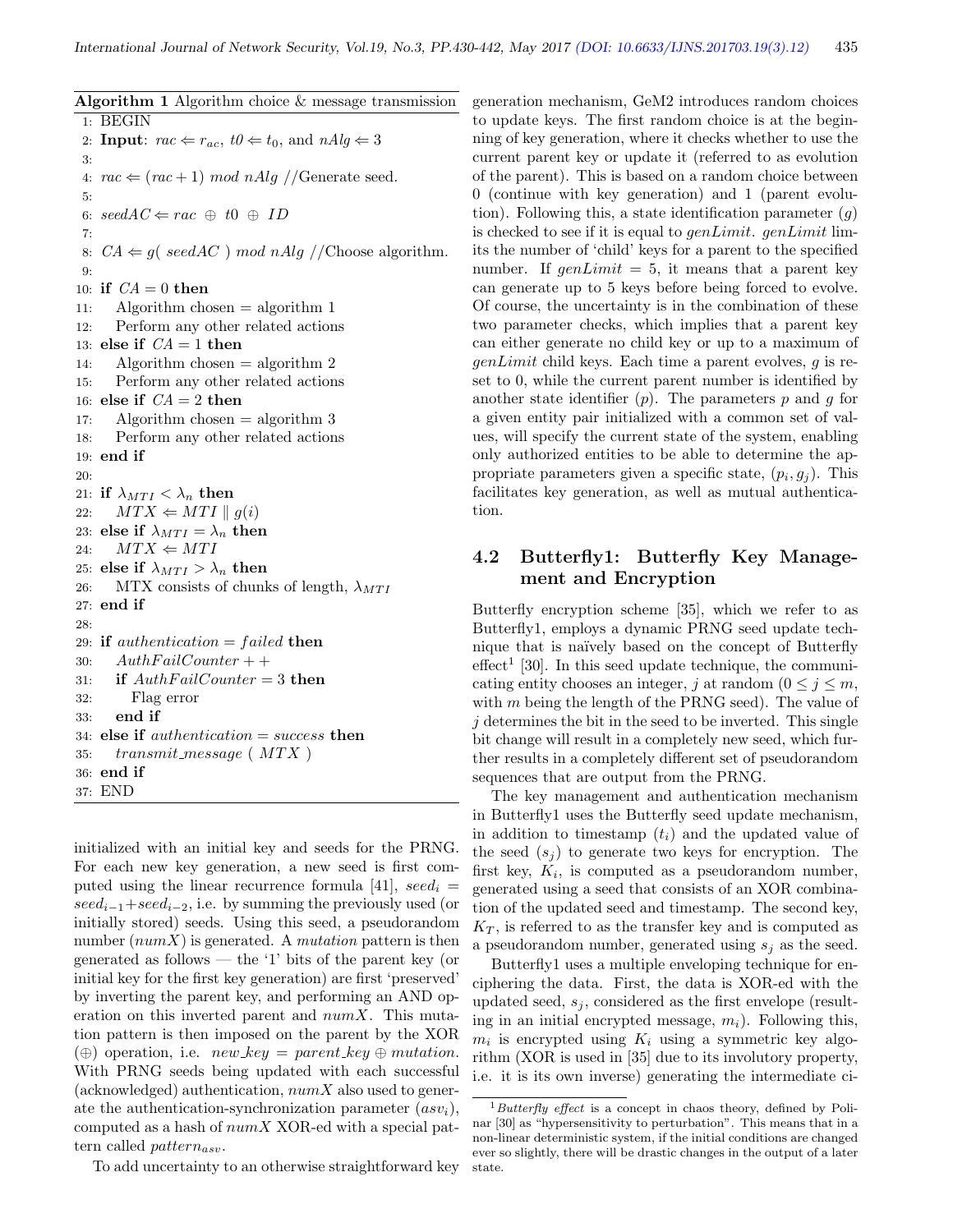

Figure 3: Framework: Protocol of operation

phertext,  $c_i$ . Butterfly1 also uses an XOR combination of the updated seed  $(s_i)$ , the initial encrypted message  $(m_i)$  and the timestamp  $(t_i)$  as the seed for a PRNG, using the generated pseudorandom number as the message signature,  $\theta_i$ . Next, the concatenation of  $c_i$ ,  $t_i$ , the message sequence number  $(i)$ , and  $\theta_i$ , is encrypted using  $K_T$  (using the same symmetric key algorithm used for the earlier encryption using  $K_i$ ). This becomes the final envelope over the data. Butterfly1 relies on changing values of the timestamp, the updated seed and hence the keys (and message signatures) to generate continuously changing parameters that are specific to the context (time and synchronized entity).

#### 4.3 Using GeM2 and Butterfly1 in the Proposed Framework

We considered GeM2 and Butterfly1 as an initial attempt to explore the feasibility of our proposed framework. Although they are stand alone security proposals, with completely different rationales and mechanisms of operation, we explore this combination as a starting point to understand the behavior of the framework with such algorithms. This becomes a stepping stone towards exploring the the feasibility of using standard algorithms, Diffie-Hellman [9] for key generation, AES or DES for encryption and combinations thereof, in our framework.

In the algorithm choice logic (discussed in Section 3), the value of n will be set to 2 in the computation of  $r_{ac}$  (as defined in Equation (1)). The PRNG seed,  $seed_{ac}$ , would then depend on the ID of the entity (RFID tag, WBAN sensor, RFID server or WBAN hub), and  $t_0$ . The mechanism to update the timestamp  $t_0$  is discussed as part of the protocol of operation. The protocol of operation is as follows for a communication of the  $i^{th}$  message between Alice and Bob (Figure 3):

Step 1: Alice retrieves the previously acknowledged and synchronized timestamp,  $t_0$ , and increments the stored value of  $r_{ac}$ , and computes the algorithm choice,  $C_a$  using Equations (1), (2) and (3).

Step 2: The algorithms are chosen as per Equation (4).

$$
C_a = \begin{cases} 0 & \text{algorithm chosen} = \text{GeM2} \\ 1 & \text{algorithm chosen} = \text{Butterfly1} \end{cases} \tag{4}
$$

- Step 3: Alice computes the encryption keys and associated authentication parameters as explained in Sections 4.1 and 4.2 as specified by the chosen algorithm.
- Step 4: Determining the length of the message  $(M_{TI})$ : In this implementation, the longest message transmitted is by Butterfly1. We consider this length as  $\lambda_n$ . The framework makes a decision on the transmitted message  $(MTX)$  based on Equation (5).

$$
MTX = \begin{cases} M_{TI} & \text{if } \lambda_{M_{TI}} = \lambda_n \\ M_{TI} \parallel g(i) & \text{if } \lambda_{M_{TI}} < \lambda_n. \end{cases}
$$
 (5)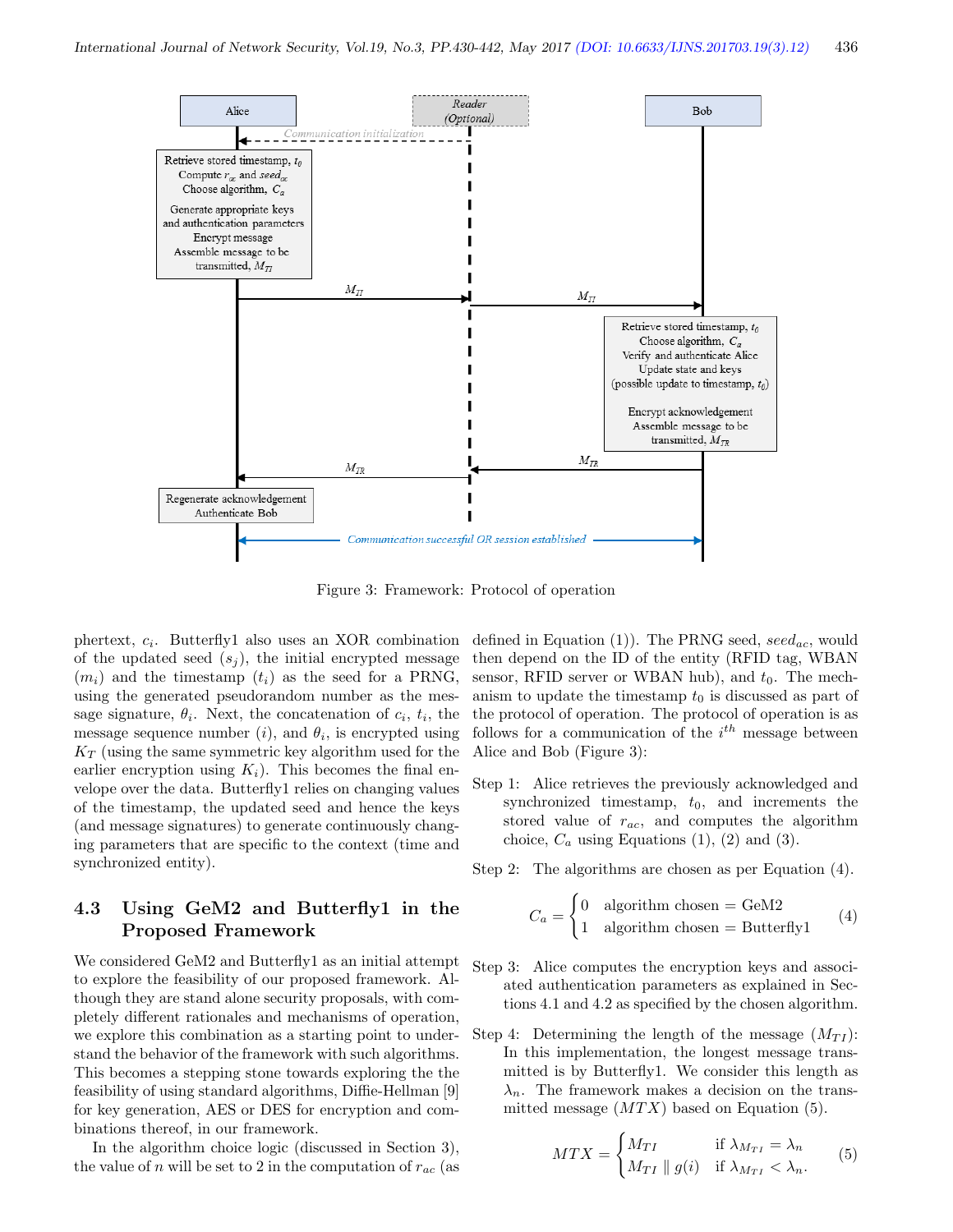Here,  $g(i)$  is a pseudorandom number generated using  $i$  as the seed  $(i)$  being the sequence number in Butterfly1), only to generate numbers (that have no meaning for the algorithms) for padding the message to be transmitted so as to make it be of the same length as the longest message. In case messages in Butterfly1 (or GeM2) become longer than  $\lambda_n$ , they are broken into separate messages and transmitted using the same mechanism.

- Step 5: On receiving the  $i^{th}$  message transmitted by Alice, Bob retrieves the timestamp,  $t_0$  and performs the same computations as Alice to generate the keys and authentication parameters. The message integrity verification and entity authentication then proceeds as specified by the chosen algorithm.
- Step 6: If Bob can authenticate Alice, Bob may respond with an encrypted acknowledgement/response as specified by the implementation, which could lead to session establishment or conclusion of a message transfer. On successful authentication, Alice and Bob have synchronized states.
- Step 7: If Bob cannot authenticate Alice, Bob uses the internal counter to track of the number of erroneous messages or failed authentication attempts. This counter is reset on a successful communication, but Bob will flag the communication as erroneous if the counter reaches 3.
- Step 8: Our framework also allows Alice and Bob to agree on the duration of each security association, or the duration for a single long-term communication session. The initial timestamp,  $t_0$ , is updated with the last synchronized timestamp at the end of such a security association. In this implementation, the security association period was set to be the choice of Butterfly1 algorithm. This means that whenever the framework chooses Butterfly1,  $t_0$  is updated, i.e.  $t_0 = t_i$ . Therefore, when encrypting the current message, the processes to generate the key and other parameters would use the previously stored (and acknowledged) value of  $t_0$ , and update this value whenever the Butterfly1 algorithm is used. This ensures that there is no fixed duration of a security association, which adds another layer of uncertainty and consequently improves the security of the communication. However, if a system implementation requires a consistent duration for security association, the framework can be updated with minimal changes to set an internal timer that determines when the security association ends, thereby forcing a timestamp update.

Our framework is thus, able to utilize the best possible options from the available algorithms to ensure security. By retaining the length of the transmitted message to be a constant, our framework introduces an additional element of unpredictability to an observer.

## 5 Evaluation and Results

We evaluate our proposed metamorphic framework using three analyses. Our analyses are in the context of the use case discussed in Section 4, with GeM2 and Butterfly1 as constituent algorithms of the proposed framework. Although our framework proposal is generic, this gives us a way to provide some context to the assessment. Our evaluation of the framework involved three parts:

- Key Sequence Evaluation: We implemented our framework (along with GeM2 and Butterfly1) using Java programming language to verify the working of the concept and generation of key sequences for further evaluation. We used the generated key sequences to test similarity between consecutive keys using Sörensen's Similarity Index  $(SSI)$  [37]. Using the results so obtained, we compared its performance with the RFID security proposals by Zhu et al. [48] and Dong et al. [10], and with an AES-based key generation approach for WBANs proposed by Liu et al. [22]. Note that we also implemented the proposals by Zhu et al., Dong et al., and Liu et al. using Java to generate key sequences for our assessment.
- Hardware Complexity Evaluation: We estimated the approximate resource requirement for implementing the proposed framework (along with GeM2 and Butterfly1) encryption scheme on hardware.
- Security Evaluation: We also performed a security assessment using Scyther protocol analyzer [6, 7] and qualitative security analysis to evaluate the security of our proposal.

#### 5.1 Key Sequence Evaluation

We first implemented GeM2 and Butterfly1 using Java, followed by using these in the implementation of the framework. In our implementation of GeM2, the initial key was set to 92EB8D6ECF7F808A705D1A4566991AF0, the initial seeds to compute the PRNG seed were set to 14930352 and 24157817. For Butterfly1, the PRNG used to choose the value of the variable  $j$  at random, which decides the state of the seed  $(s_i)$ , was initialized to  $192BC333250CCCFF$ , while the seed (s) itself was initially set to 12345678. We used the Java Random class to introduce random delays (0 and 2 seconds) between consecutive key generations, as an attempt to emulate real-time communication, and used methods in the Random class to extract PRNG sequences. Furthermore, we used the Java method,  $System.current Time Millis()$  to extract the timestamp. We extracted 10240 key sequences for our assessment.

A strong cryptosystem needs to have a key management mechanism that is strong and able to generate and refresh keys in a manner that can perplex adversaries, for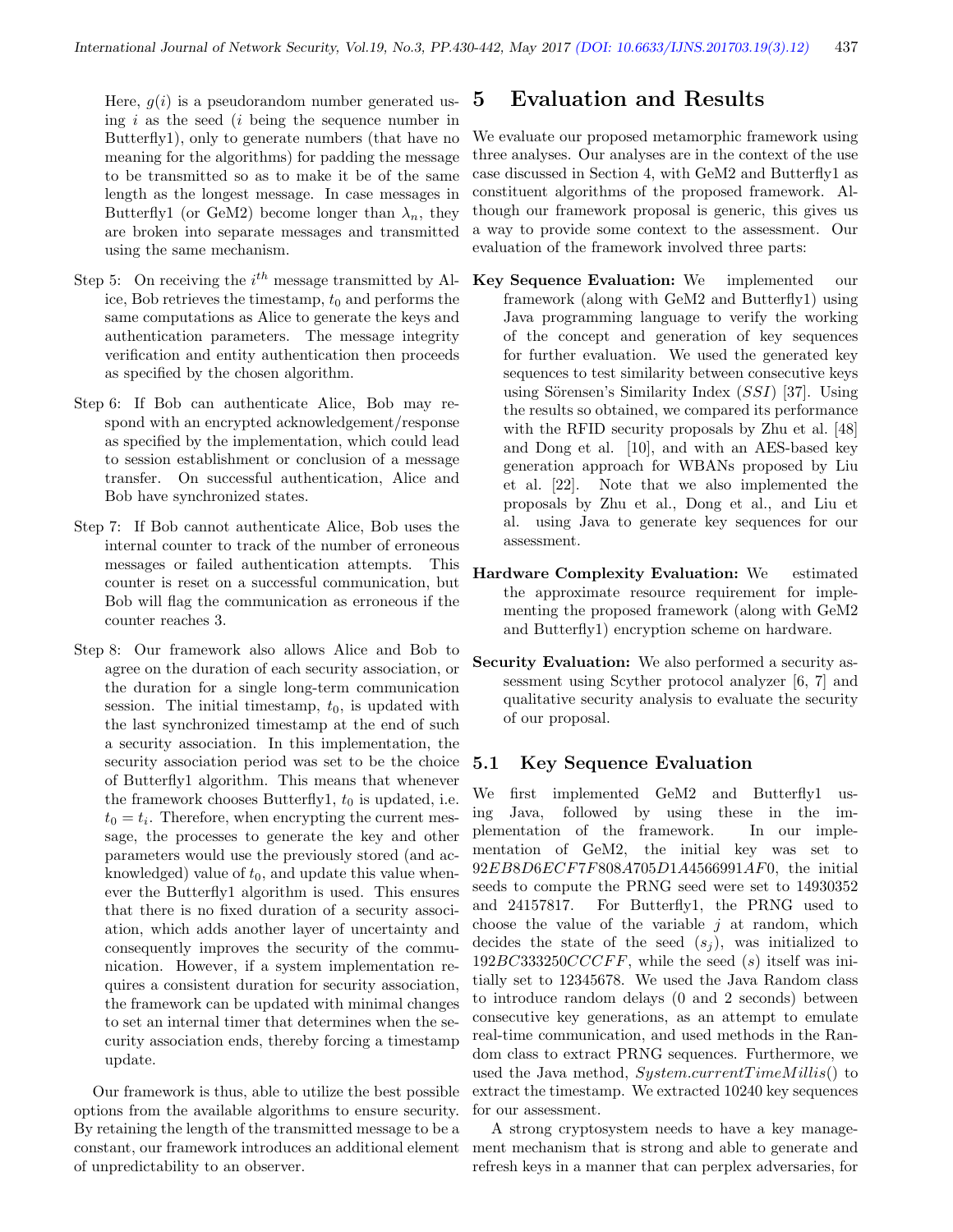| Configuration                              | Average SSI $(SSI_{av})$ |
|--------------------------------------------|--------------------------|
| Proposed framework <sup>*</sup> $(K, K_i)$ | 0.3437                   |
| $\overline{\text{Ge}}M2^*$ $(K)$           | 0.3040                   |
| Butterfly1 <sup>*</sup> $(K_i)$            | 0.3809                   |
| Liu et al. $[22]$                          | 0.3826                   |
| Zhu et al. $[48]$                          | 0.4110                   |
| Dong et al. $\overline{10}$                | 0.3815                   |
| $\sim$ $\sim$ $\sim$                       |                          |

Table 1: Summary of similarity between keys

∗ : Only keys in parentheses were considered for analysis.

a cryptosystem is accepted to be only as strong as the keys used (Kerchkoff's Principle [39]). This led us to verify how similar consecutive keys generated by each algorithm and the framework are, since GeM2 and Butterfly1 use varying logical operations to accomplish the desired functionality. To evaluate similarity between keys, we considered keys generated by the system and compare pairs of keys. We quantified the similarity between keys using SSI, which is a measure of how similar the various pairs of keys are, i.e. it is the ratio of twice the total similar characters in the two keys to the total size (in characters) of each key. Equation (6) summarizes the computation of SSI.

$$
SSI = \frac{2 \times n(A \cap B)}{n(A) + n(B)}\tag{6}
$$

Here,  $n(A \cap B)$  represents the number of characters (or, numbers) in the key pair that are same,  $n(A)$  and  $n(B)$ represent the total number of characters (or, numbers) in each of the keys A and B of the key pair, respectively. The expectation is to have key similarity sufficiently low, with an average *SSI* value in the vicinity of 0.30, or at least less than 50%. This is to ensure that keys do not appear to have obvious similarity or patterns, which could be exploited by adversaries to derive keys.

Table 1 summarizes the average SSI values for the proposed framework, GeM2, Butterfly1, and the proposals by Liu et al. [22], Zhu et al. [48], and Dong et al. [10].

We can observe that our framework is able to generate keys that are less similar to each other, compared to the other algorithms, while GeM2 performs better than the framework.

One thing to note is that when used appropriately, the framework is able to combine the best attributes of the algorithms and contribute to making the system improve overall in terms of security. This can be observed with the slightly high similarity in keys generated by Butterfly1, which when combined with GeM2 in the framework, performs better. Furthermore, random choices of algorithms for each communication also ensures that the overall unpredictability remains high. This, in addition to low similarity between keys, improves the security. In our continuing work, we will work to ensure that the unpredictability of keys is not dependent on the best algorithm available in the framework, but that the framework itself will ensure high unpredictability of keys.

#### 5.2 Hardware Complexity Evaluation

To test resource utilization, we developed a behavioral model of our framework using VHDL (Very High Speed Integrated Circuit - VHSIC - Hardware Description Language) [32] and deployed it on the Xilinx Spartan-6 FPGA (Field Programmable Gate Array) SP605 Embedded Kit [42]. Logical operations on an FPGA are accomplished sing configurable logic blocks (CLBs) and programmable interconnects. Spartan-6 has two slices, with each slice composed of "four logic-function generators (or look-up tables, LUTs) and eight storage elements" [43]. We implemented a modified version of the J3Gen PRNG (Melià-Seguí et al. [26]) and SHA-1 message digest algorithm (Rainier [31]). We used these implementations to realize the various functionalities to estimate resource consumption, and our proposal is generic, and designed to work with any encryption, PRNG and message digest algorithms.

Hardware resource estimation helps understand the overall resource utility when algorithms are implemented on application specific integrated circuits (ASICs). This is based on the logic block utilization (i.e. LUTs, Flip-Flops, etc.). As observed in Table 2, the resources consumed by our framework implementation are considerably low than available on the FPGA. The number of logic cells consumed can be used to determine the approximate logic gates for the implementation. A logic cell is a "logical equivalent of a classic four-input LUT and a Flip Flop" [44], resulting in 1.6 logic cells per LUT in Spartan-6 [43], or approximately 6.4 logic cells per slice. Using the formula, 1 slice  $\approx 6.4$  logic cells, we estimate the number of logic cells. Furthermore, it has been estimated that 1 logic cell  $\approx 15$  ASIC gates [45]. Our framework requires approximately 960 ASIC gates for a key size of 128 bits, where as PRESENT [5] and Grain128 [1], which are also included in the cryptographic suite specifications as part of ISO/IEC 29167-1:2014 [16], require 1570 and 1857 gates, respectively (as reported in their respective publications, results summarized in Table 3). This lets us ascertain that the overhead of our proposals on resourceconstrained devices or other devices will be considerably less as compared to other approaches. Furthermore, our gate count estimate is very much within the range of 200 - 3000 gates, which is suggested to be the available gates for security on resource-constrained devices [19, 27].

#### 5.3 Security Evaluation

We performed a security assessment of the protocol of operation (Figure 3) using Scyther protocol analyser [6, 7]. The Scyther tool allows us to perform a formal security analysis of the communication protocol [7], verifying it using the Dolev and Yao adversary model [6, 28], which assumes perfect cryptography, abstract messages and that the adversary has full control over the network. In this section, we discuss the results obtained from this analysis (summarized in Table 4), and also elaborate on how these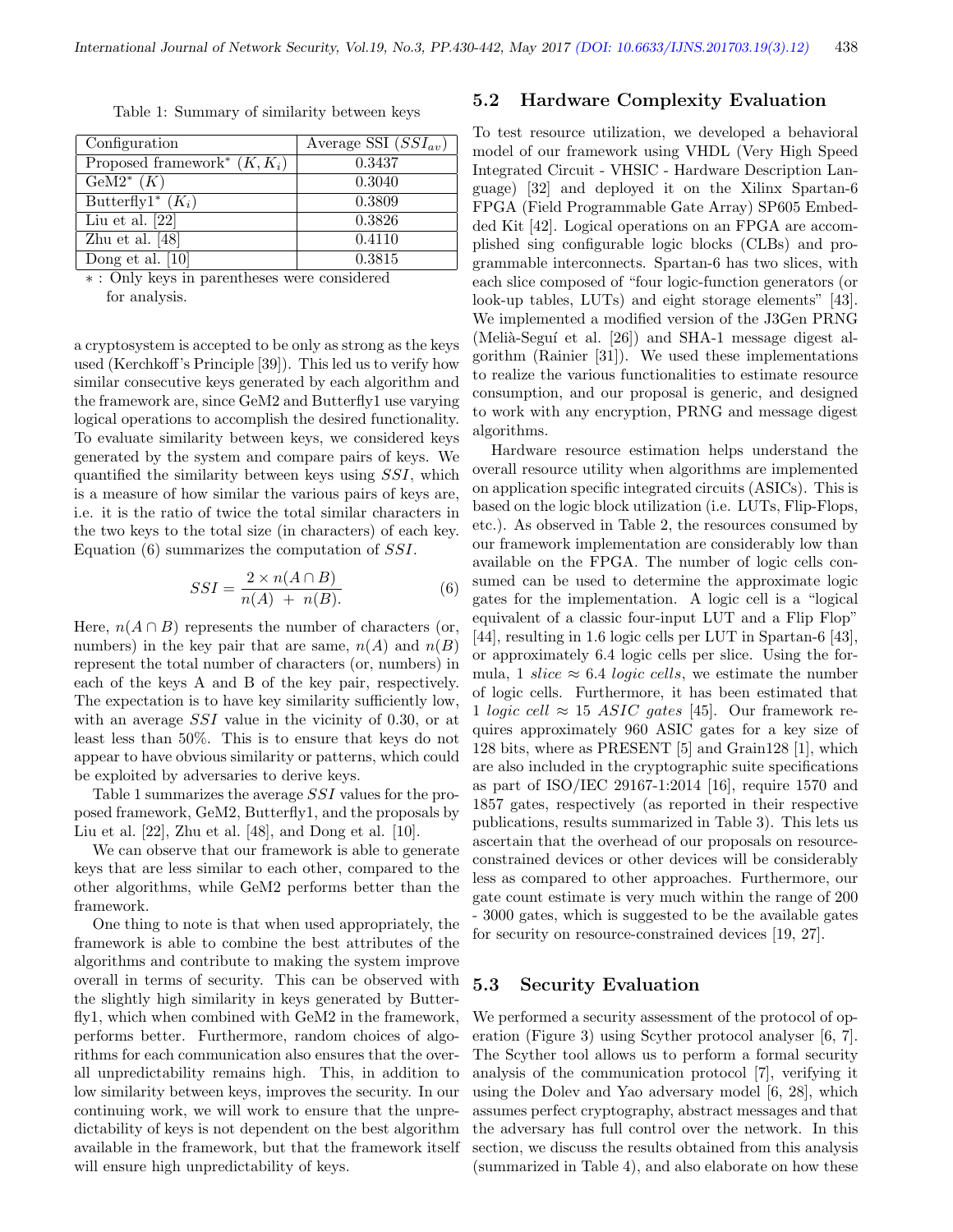|  |  |  | Table 2: Logic resource utilization |
|--|--|--|-------------------------------------|
|--|--|--|-------------------------------------|

| Device Utilization Summary                      |              |  |
|-------------------------------------------------|--------------|--|
| Slice Registers (available: 54, 576)            | 17           |  |
| Slice LUTs (available: 27, 288)                 | 19           |  |
| Occupied Slices (available:6,822)               | 10           |  |
| MUXCYs used (available:13,644)                  | 16           |  |
| LUT Flip Flop pairs (/available)                | $13 \; (22)$ |  |
| Bonded IOBs $\overline{\text{(available:296)}}$ | 5            |  |
| BUFG/BUFGMUXs (available:16)                    |              |  |
| Approximate Logic Cell and ASIC Gate Equivalent |              |  |
| Logic Cells (available: $43,661$ )              | 64           |  |
| ASIC Gate Equivalent                            | 960          |  |

Table 3: Gate count estimates

| HiveSec | PRESENT [5] | $\mid$ Grain 128 [1] |
|---------|-------------|----------------------|
|         | 1570        |                      |

Table 4: Evaluation of the proposed framework using Scyther

| Claim                          | Result          |           |  |  |
|--------------------------------|-----------------|-----------|--|--|
|                                | Initiator       | Responder |  |  |
| Claim: Secret                  |                 |           |  |  |
| Secret Parameters <sup>‡</sup> | $NAWB*$         | NAWB      |  |  |
| Claim: Alive                   | $NAV^{\dagger}$ | NAV       |  |  |
| Claim: Weakagree               | NAV             | NAV       |  |  |
| Claim: $Nisynch$               | NAWB            | NAWB      |  |  |
| Claim: Niagree                 | NAWB            | NAWB      |  |  |

 $NAWB^*$ : No attacks, within bounds

 $NAV^{\dagger}$ : No attacks, verified

‡: The following parameters were expected to remain secret — all keys in the algorithms timestamp, message signatures, authenticationsynchronization vector, and intended message

results impacts how the framework performs with respect to standard security goals [38] — confidentiality, integrity, authentication, non-repudiation (by association) and forward / backward secrecy.

- Claim-1: Secrecy. Parameters expected to be secret in each configuration remain a secret, including and primarily the key generation parameters and intended messages. This claim holds true since none of these parameters are exchanged. This further implies that the framework configurations ensure *confidentiality* of all parameters. Furthermore, with the communicated parameters also including message signatures, the entities are able to verify message integrity.
- Claims-2 and 3: Alive and Weakagree. Scyther validates our claims that the entities are running the same configuration (Weakagree) and all previous message sessions have used the proposed scheme

(Alive).

Claim-4: Non-injective Synchronization (Nisynch). Our claim that the initiator and responder states are synchronized in the framework is also verified. Synchronization is dependent on the internal states of the system, which requires that each algorithm states be synchronized, and entities are able to recognize any attempts of de-synchronization. This guarantees protection against replay and de-synchronization attacks.

#### Claim-5: Non-injective Agreement (Niagree).

The initial deploy-time parameters, such as the initial seeds and timestamp, are never exchanged in the open. Each synchronized update of the system states imply that these parameters are automatically updated, at times through encrypted messages. Thus, the internal parameters that are essential in computing the key materials are always in agreement in both entities, as long as they are synchronized and authenticated. Scyther validates that the framework configurations are synchronized, and that they are in agreement.

- Authentication and Non-repudiation. Both algorithms used in the framework facilitate authentication, using message signatures and the authentication synchronization vector. This ensures that the system states are synchronized (established by Scyther assessment) and that the entities are (mutually) authenticated. Furthermore, the use of pre-shared parameters and random choice of one of the available algorithms means that the sender of each message cannot deny that it was sent from that particular entity. Since keys are updated and potentially a different algorithm is chosen for each key generation/encryption, it means that the internal states of each entity (for each algorithm) are always updated to the latest (synchronized) version, as long as they are authenticated. This, in a naïve manner helps the framework accomplish non-repudiation by association<sup>2</sup>.
- Forward and Backward security. To an observer without the knowledge of the internal states, the framework as a whole appears as a black-box sequence generation engine. This means that it appears to be a sequence generator that generates various keys and other parameters required to encrypt and sign messages. Unless the observing entity has a knowledge of the internal states and the algorithms chosen, knowledge of a contiguous set of keys either from the past or in the future would not yield useful information about the future keys or previously used keys, respectively. This is primarily

<sup>2</sup>Non-repudiation by association implies accomplishing this goal by being associated with a backend server, which can be authenticated by another trusted entity using trusted third parties and digital signatures.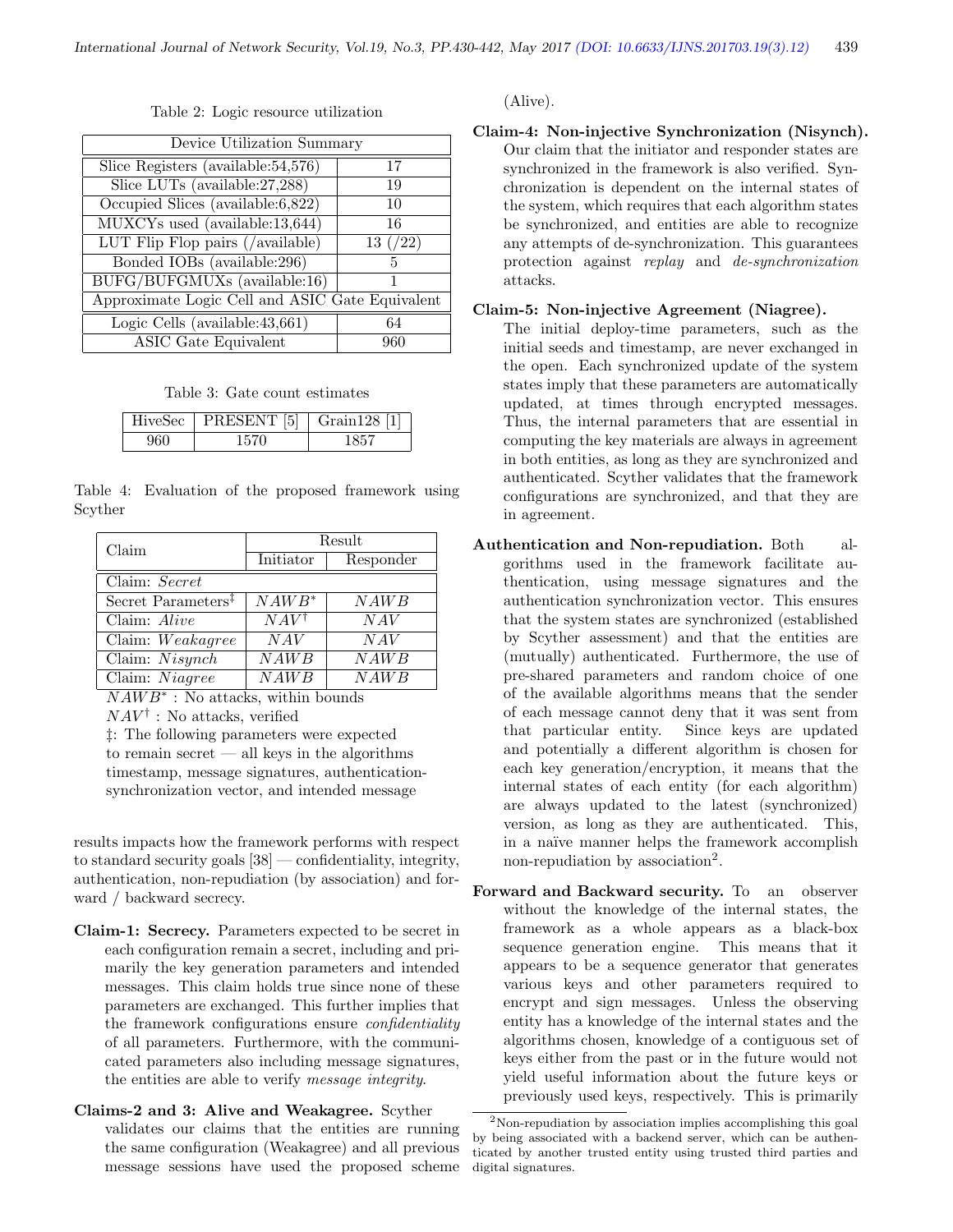due to the dependency on timestamp in the choice of algorithms as well as updates to internal states of the framework. This re-configurable or metamorphic property of our framework not only provides high security, but guarantees forward and backward secrecy as well.

## 6 Concluding Remarks

Motivated by the need for security proposals that consume less resources for computation, while providing high security by means of increased unpredictability, our work proposed a metamorphic (or, reconfigurable) security framework. We draw inspiration for our work from the manner in which a chameleon changes its color in response to the color of its surroundings. Since resourceconstrained devices would require circuits to be predefined at deploy time, our framework is based on using multiple security solutions that help in accomplishing reconfigurability in its operation. Our framework uses a synchronized value of the timestamp, an incrementing integer and the ID of the resource-constrained entity for choosing one of N available algorithms.

Unpredictability is an attribute that is perhaps central to our framework. This is an aspect that defines the security of our proposals, since security of a published cryptographic technique is dependent on the nature of the keys used. This is defined by how related keys are to preceding and subsequent keys. Our assessment (Section 5) helps us establish that the keys, although seemingly related in the individual algorithms, are made even more unpredictable by the presence of the framework. This added layer of uncertainty ascertains that it remains hard for unauthorized entities to crack the system keys, keeping the overall security high. Our assessment also supports our claim of the proposal being suitable for resource-constrained applications, although this will depend on the attributes of other algorithms that may be deployed as part of the framework in other configurations.

The presence of multiple algorithms in a framework also means that the effect of any sub-optimal performance by one algorithm in the framework can be mitigated by the presence of other algorithms. Our results support our claims of increased security through unpredictability, while requiring less resources for ASIC implementations of our algorithms and the framework.

With its ability to combine the attributes of the available algorithms and being able to choose one at random, our work removes the need for a separate algorithm agreement phase in communication. Security is critical in wireless communications, especially in resource-constrained wireless networks with their added restrictions. When configured appropriately, our framework presents each resource-constrained device with an opportunity to accomplish several security goals, including mutual authentication and non-repudiation by association.

Our work was motivated by a need to remove key ex-

change messages, while facilitating resource-constrained devices to be able to dynamically choose from a set of available algorithms for various aspects of security; considering that the presence of security suites is also being suggested by the updated standard specifications [16, 15]. Our approach not only facilitates multiple algorithms, but the facility to choose one based on the specific context of a message exchange. This ability of dynamically being able to choose algorithms is similar to the framework reconfiguring itself with each message. The reconfigurable behavior makes our framework metamorphic, giving an illusion as though the framework is changing its structure at random. In our continuing work, we will consider extending our framework to evaluate it with more (and diverse) algorithms and to perform a critical complexity evaluation of the framework. While our focus in this work has been to develop a framework for application in resource-constrained wireless networks, the design of the framework is generic, allowing it to be extended and adapted for use in other non-resource-constrained application environments as well.

## Acknowledgments

This work has been funded by the Boeing Company. The authors gratefully acknowledge the support and the feedback given by the company.

## References

- [1] M. Ågren, M. Hell, T. Johansson, and W. Meier, "Grain-128a: A new version of grain-128 with optional authentication," International Journal of Wireless Mobile Computing, vol. 5, pp. 48–59, Dec. 2011.
- [2] I. Beretta, V. Rana, M. D. Santambrogio, and D. Sciuto, "On-line task management for a reconfigurable cryptographic architecture," in IEEE International Symposium on Parallel Distributed Processing (IPDPS'09), pp. 1–4, May 2009.
- [3] G. Bertoni, J. Daemen, M. Peeters, and G. Van Assche, The Keccak Sponge Function Family, July 15, 2016. (http://keccak.noekeon.org/)
- [4] L. Blum, M. Blum, and M. Shub, "A simple unpredictable pseudo-random number generator," SIAM Journal on Computing, vol. 15, no. 2, pp. 364–383, 1986.
- [5] A. Bogdanov, L. R. Knudsen, G. Leander, C. Paar, A. Poschmann, M. J. B. Robshaw, Y. Seurin, and C. Vikkelsoe, "PRESENT: An ultra-lightweight block cipher," in Cryptographic Hardware and Embedded Systems (CHES'07), LNCS 4727, pp. 450– 466, Springer Berlin Heidelberg, 2007.
- [6] Cas Cremers, The Scyther Tool, Apr. 4, 2014. (https://www.cs.ox.ac.uk/people/cas. cremers/scyther/)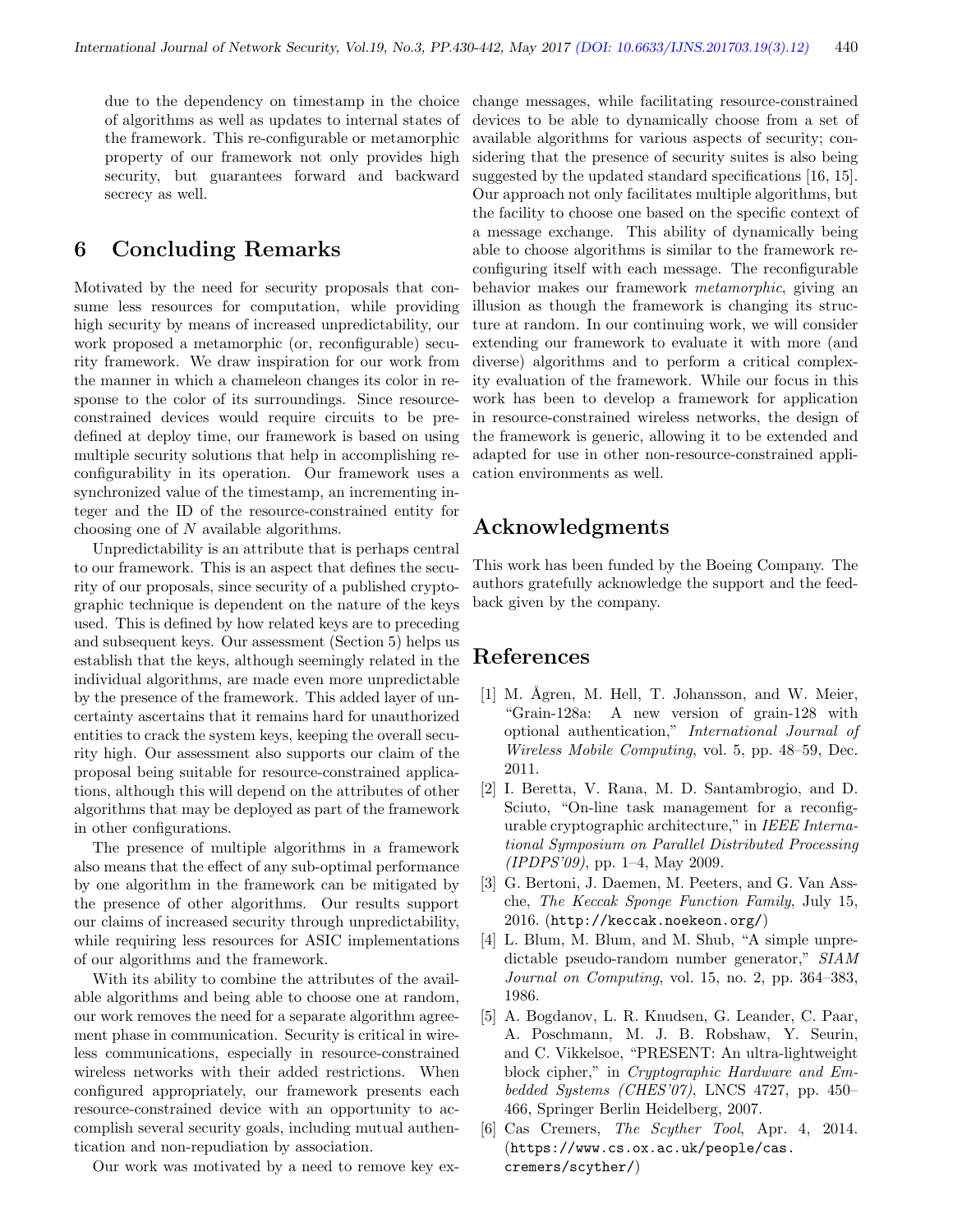- [7] Cas Cremers, Scyther User Manual, Department of Computer Science, University of Oxford, 2014. (http://documents.mx/documents/ scyther-manual.html)
- [8] A. Dandalis and V. K. Prasanna, "An adaptive cryptographic engine for internet protocol security architectures," ACM Transactions on Design Automation of Electronic Systems, vol. 9, pp. 333–353, July 2004.
- [9] W. Diffie and M. E. Hellman, "New directions in cryptography," IEEE Transactions on Information Theory, vol. 22, pp. 644–654, Nov. 1976.
- [10] Q. Dong, J. Zhang, and L. Wei, "A SHA-3 based RFID mutual authentication protocol and its implementation," in 2013 IEEE International Conference on Signal Processing, Communication and Comput*ing (ICSPCC'13)*, pp. 1–5, Aug. 2013.
- [11] B. A. Forouzan, Data Communications and Networking, McGraw-HilI Forouzan Networking Series, 2007.
- [12] B. Glover and H. Bhatt, RFID Essentials, O'Reilly Media, First edition, 2006.
- [13] M. J. Hakeem, K. Raahemifar, and G. N. Khan, "A novel key management protocol for RFID systems," in 9th International Wireless Communications and Mobile Computing Conference  $(IWCMC'13)$ , pp. 1107–1113, July 2013.
- [14] IEEE Standards Association, "IEEE 802.15: Wireless Personal Area Networks (PANs),", 2005.
- [15] IEEE Standards Association, 'IEEE Standard for Local and Metropolitan Area Networks - Part 15.6: Wireless Body Area Networks, IEEE Standard 802.15.6-2012, pp. 15–172, 2012.
- [16] ISO/IEC, Information Technology Automatic Identification and Data Capture Techniques – Part 1: Security Services for RFID Air Interfaces, International Standard ISO/IEC 29167-1: 2014, pp. 10, Aug. 2014.
- [17] A. F. Jaimes and F. R. de Sousa, "A taxonomy for learning, teaching, and assessing wireless body area networks," in IEEE 7th Latin American Symposium on Circuits Systems (LASCAS'16), pp. 179– 182, Feb. 2016.
- [18] A. K. Jones, R. Hoare, S. Dontharaju, S. Tung, R. Sprang, J. Fazekas, J. T. Cain, and M. H. Mickle, "An automated, FPGA-based reconfigurable, low-power RFID tag," Microprocess. Microsystems, vol. 31, pp. 116–134, Mar. 2007.
- [19] A. Juels and S. A. Weis, "Authenticating pervasive devices with human protocols,". in Advances in Cryptology (CRYPTO'05), LNCS 3621, pp. 293–308, Springer, 2005.
- [20] A. V. N. Krishna, A. H. Narayana, K. M. Vani, "Window method based cubic spline curve public key cryptography," International Journal of Electronics and Information Engineering, vol. 4, no. 2, pp. 94– 102, 2016.
- [21] C. Li, J. Zhou, Y. Jiang, C. Chen, Y. Xu, and Z. Luo, "A reconfigurable and scalable architecture for security coprocessor," in 5th IEEE Conference on

Industrial Electronics and Applications (ICIEA'10), pp. 1826–1831, June 2010.

- [22] J. Liu and K. S. Kwak, "Hybrid security mechanisms for wireless body area networks," in Second International Conference on Ubiquitous and Future Networks (ICUFN'10), pp. 98–103, June 2010.
- [23] J. Liu, Z. Zhang, X. Chen, and K. S. Kwak, "Certificateless remote anonymous authentication schemes for wireless body area networks," IEEE Transactions on Parallel and Distributed Systems, vol. 25, pp. 332– 342, Feb. 2014.
- [24] M. Majzoobi, F. Koushanfar, and M. Potkonjak, "Techniques for design and implementation of secure reconfigurable PUFs," ACM Transactions on Reconfigurable Technology and Systems, vol. 2, pp. 5:1– 5:33, Mar. 2009.
- [25] H. Martin, E. S. Millan, L. Entrena, P. P. Lopez, and J. C. H. Castro, "AKARI-X: A pseudorandom number generator for secure lightweight systems," in IEEE 17th International On-Line Testing Symposium (IOLTS'11), pp. 228–233, 2011.
- [26] J. Melia-Segui, J. Garcia-Alfaro, and J. Herrera-Joancomarti, "Multiple-polynomial LFSR based pseudorandom number generator for EPC gen2 RFID tags," in 37th Annual Conference on IEEE Industrial Electronics Society (IECON'11), pp. 3820– 3825, 2011.
- [27] M. O'Neill (nee McLoone), "Low-cost SHA-1 hash function architecture for RFID tags," in Proceedings of the Workshop on RFID Security (RFIDsec'08), pp. 1–11, 2008.
- [28] C. Paar and J. Pelzl, Understanding Cryptography, Springer Berlin Heidelberg, 2010.
- [29] P. Peris-Lopez, E. S. Millan, Jan C. A. van der Lubbe, and L. A. Entrena, "Cryptographically secure pseudo-random bit generator for RFID tags," in International Conference for Internet Technology and Secured Transactions (ICITST'10), pp. 1–6, 2010.
- [30] D. Poulin, "A rough guide to quantum chaos,", 2006. (http://www.physique.usherbrooke.ca/poulin /utilisateur/files/enseignement/rgtqc.pdf)
- [31] J. Rainier, "SHA-1 sequential implementation," Github, 2014.
- [32] C. H. Roth, Jr., Digital Systems Design Using VHDL, PWS Publishing Company, 1998.
- [33] H. Saini, "1-2 skip list approach for efficient security checks in wireless mesh networks," International Journal of Electronics and Information Engineering, vol. 1, no. 1, pp. 9–15, 2014.
- [34] R. V. Sampangi and S. Sampalli, "RFID mutual authentication protocols based on gene mutation and transfer," Journal of Communications Software and Systems, vol. 9, pp. 44, Mar. 2013.
- [35] R. V. Sampangi and S. Sampalli, "RFID encryption scheme featuring pseudorandom numbers and butterfly seed generation," in 22nd International Conference on Software, Telecommunications and Computer Networks (SoftCOM'14), pp. 128–132, Sept. 2014.